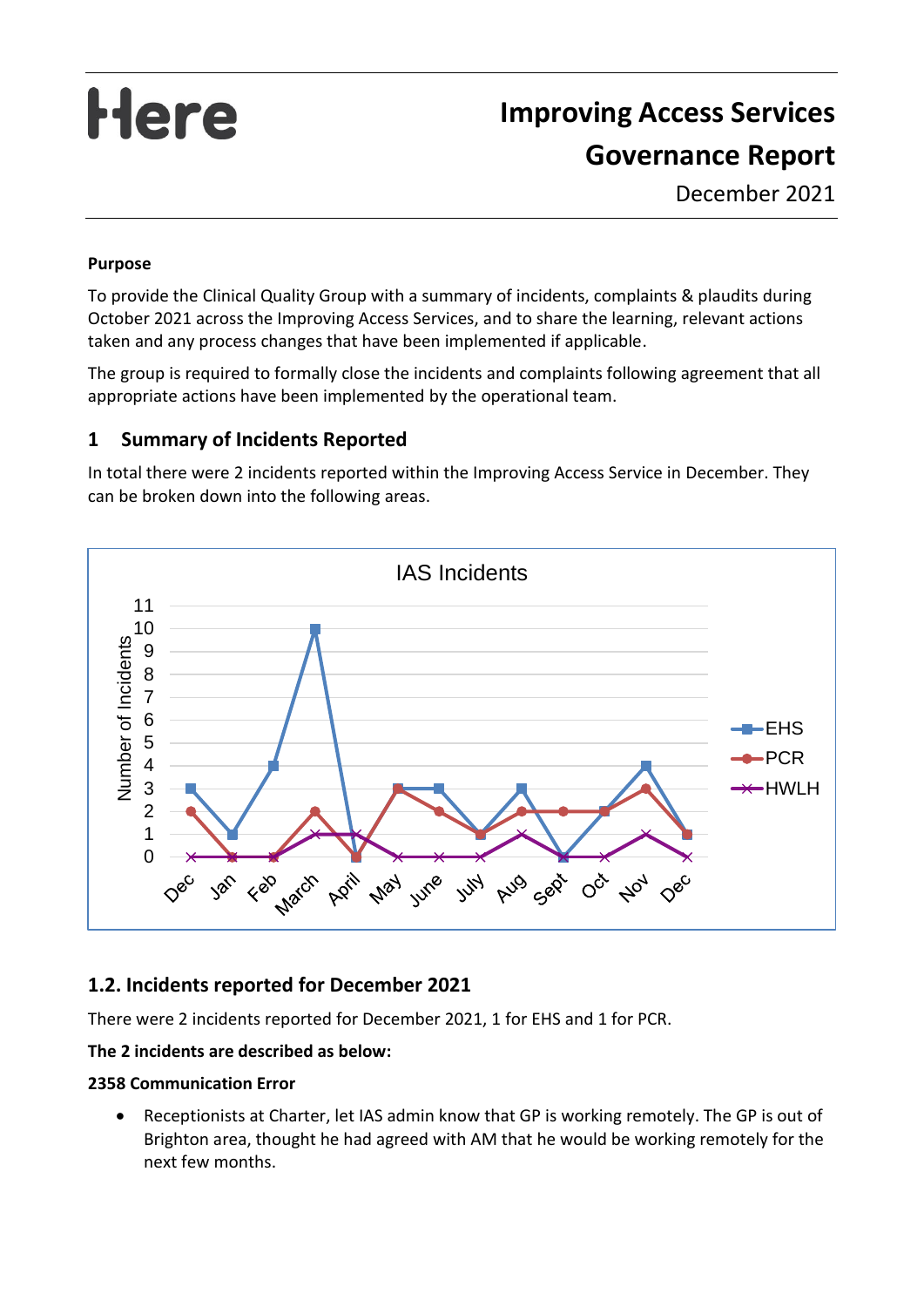#### **Action Taken**

- Asked GP who he had spoken with to confirm remote working.
- GP said he had spoken to the assistant manager, and it had been agreed that he would work remotely for a few months.
- Spoke to AF, she had not agreed to this, had asked GP if he could let us know each time, he wanted to remote work.
- Relayed this to GP, he will let us know next time. He will not be in the area until March 2022.

#### **Outcome - Bulk mail sent out to EHS GPs on 23/12/2021 (see below)**

**"***Dear team,*

*For those of you who are set up to work remotely occasionally, please ensure you are confirming that this is ok to do with either of Alice at a.forsdick@nhs.net or Stephen at stephen.cracknell@nhs.net prior to your shift."*

*Please let us know if you have any questions.*

#### **2348 Procedural Error**

• Swab from 04-12-21 was left in tray at reception, subsequently this was not sent to lab.

#### **Action Taken**

• Receptionist on Sunday noticed and let IAS admin know. PCR receptionist sent to lab on 05/12 even though GP advised it would now be void.

#### **Outcome - Contact patient's surgery to let them know. Swab will need to be redone. Advice needed. Speak to receptionist at PCR yesterday to find out what happened.**

*PCR receptionist informed us of the swab being left in the tray - incident logged and patient's practice called to follow up. The surgery confirmed that the patient had been in touch with them after their appointment with the IAS doctor and had spoken to a clinician about the issue, no further action required.*

#### **1.3 Incidents Awaiting Closure**

Currently we have a total of 9 Incidents awaiting closure in IAS.

We are working to ensure that staff have allocated time available to investigate, close incidents and take appropriate action to share and put plans in place to mitigate against happening again in future.

#### **Below is a diagram outlining the currents status of Incidents in IAS (these figures will include incidents after the 31st of December 2021)**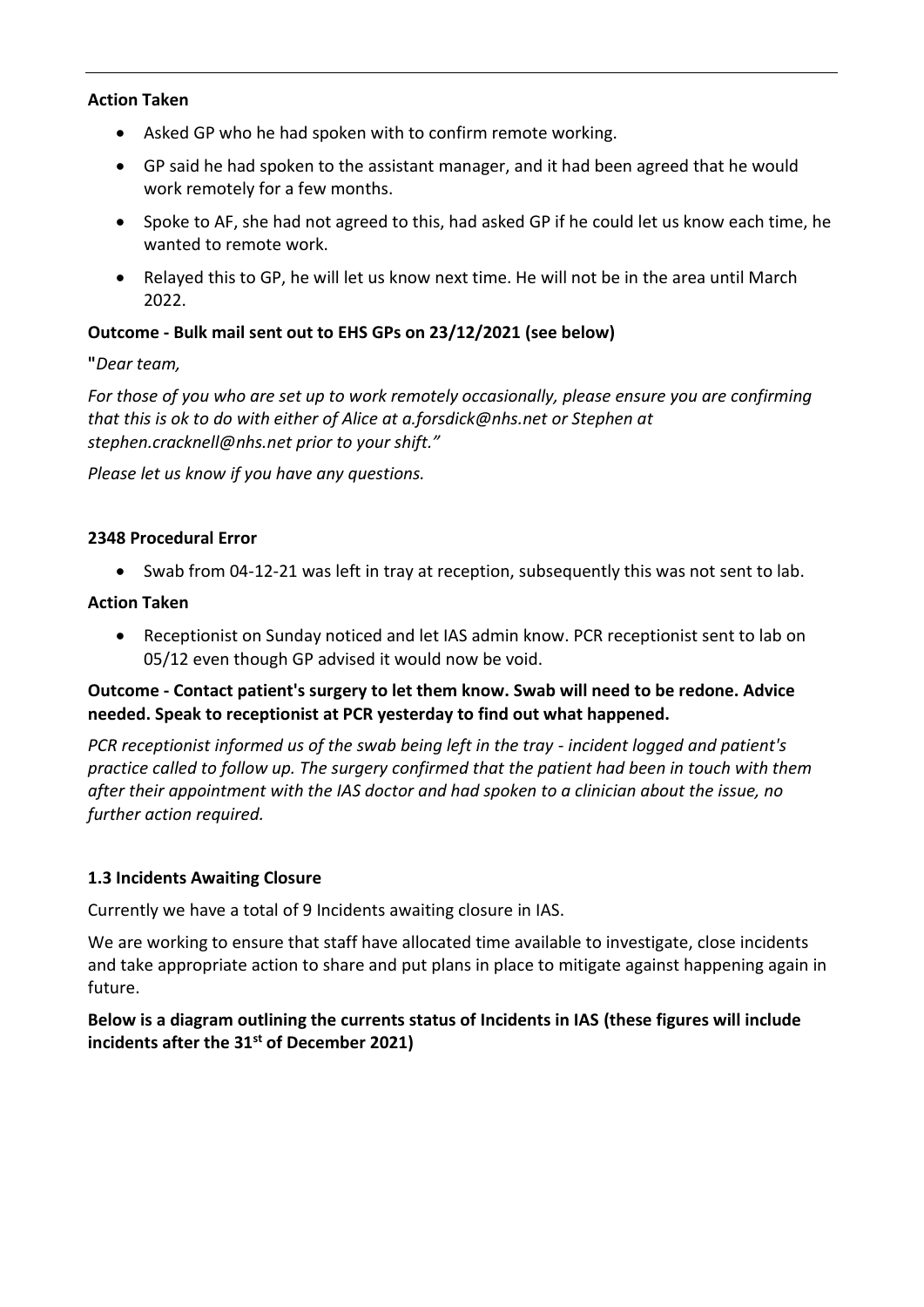

# **1.4 Incident Summary**

Overall, the progress of incidents has improved now that Datix (the reporting system) has been updated and that members of staff can access the system to manage their incidents. There have been regular emails from the system informing if actions have been completed, or if they have run over the timeframe given to complete them. This has allowed the Governance Coordinator to support where needed to progress or complete incidents for the service.

There are still issues with how people record incidents, complains, and follow up on any actions. Clinical lead has requested that the IAS team set aside some time to go over what is required when reporting incidents and complaints.

# **1.5 Siri**

Patient Passed Away 2 days after IAS Appointment

#### **Current Status**

We have requested a further extension the service was under incredible stress during the period that we were gathering information for the final report for our investigation. This was due to the pressures on the service, delivering the Covid-19 booster vaccination programme, and LIVI going live over the Christmas period.

The extension was agreed by the CCG the new deadline date is the **07.02.22.**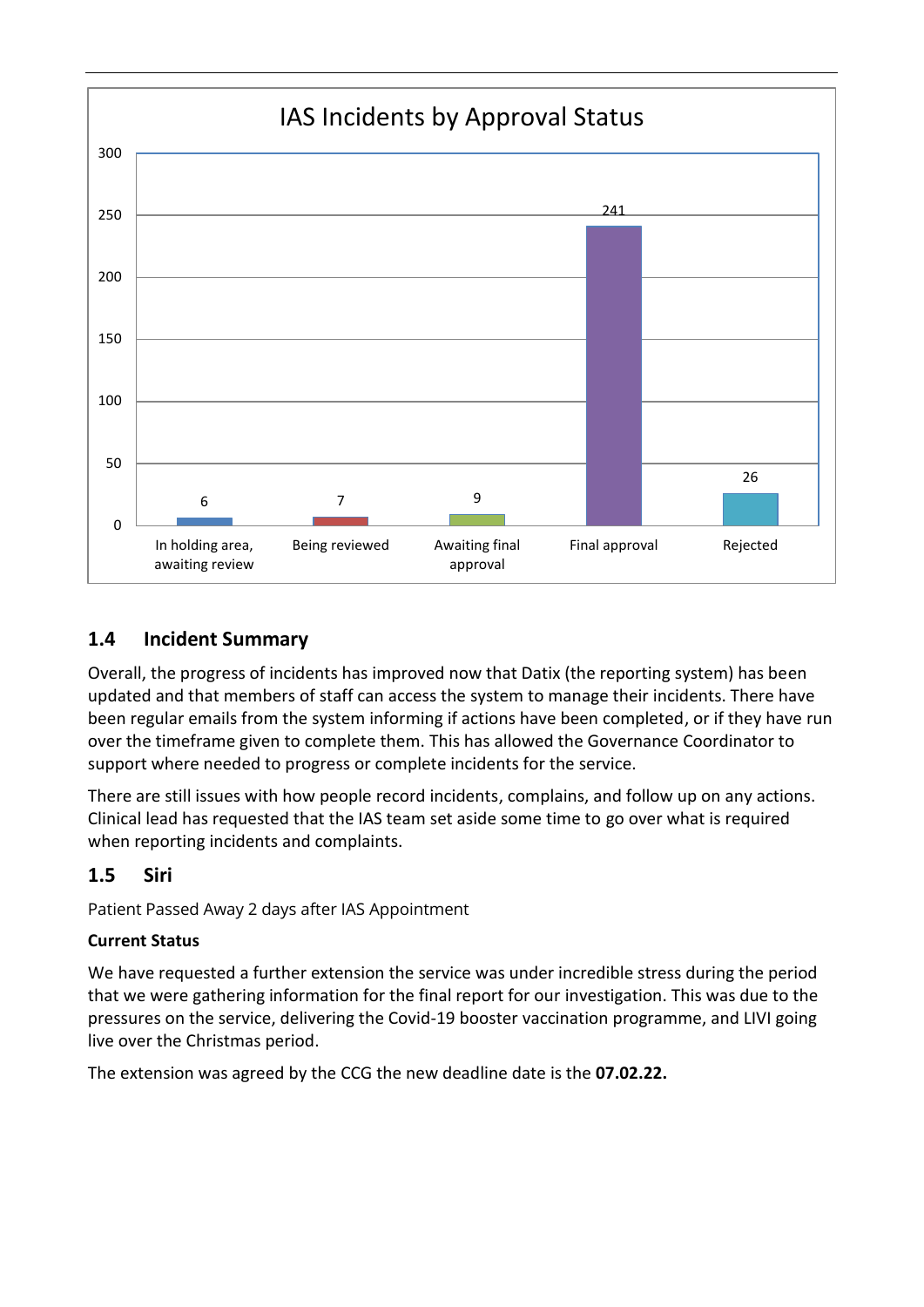# **2 Complaints**



There has been 1 complaint for IAS in the HWLH service, patient unhappy with telephone service did not receive calls

• Patient emailed to say that he had booked 2 appointments and had not been able to speak to the GP on either occasion.

The first appointment was booked on the 2nd of October at 11am. The Dr called at 10:55am, and there is no evidence that they tried the patient twice, as is our process. However, the notes mention that a voicemail was left, and the patient did not seem to have received a voicemail, or at least did not mention it.

The second appointment was booked for 13th November at 10:15, the records show that the Dr called twice, notes show the time as 10.09.

#### **Status**

The patient has not received any fedback the patient's name has been entered onto the report in Datix but no contact details are availabe. Action was set for completion on the 14<sup>th</sup> January for investigator of complaint to update details, and add the outcome to investigation notes in Datix. **Response letter was due the 29th December 2021.**

# **3. Patient Survey Feedback**

There is currently a large amount of data in the survey and we need to analyse what we have and form a plan to make improvements to the service. We need to decide whether we pause the survey for a short while, whilst we gather the data to form action plans.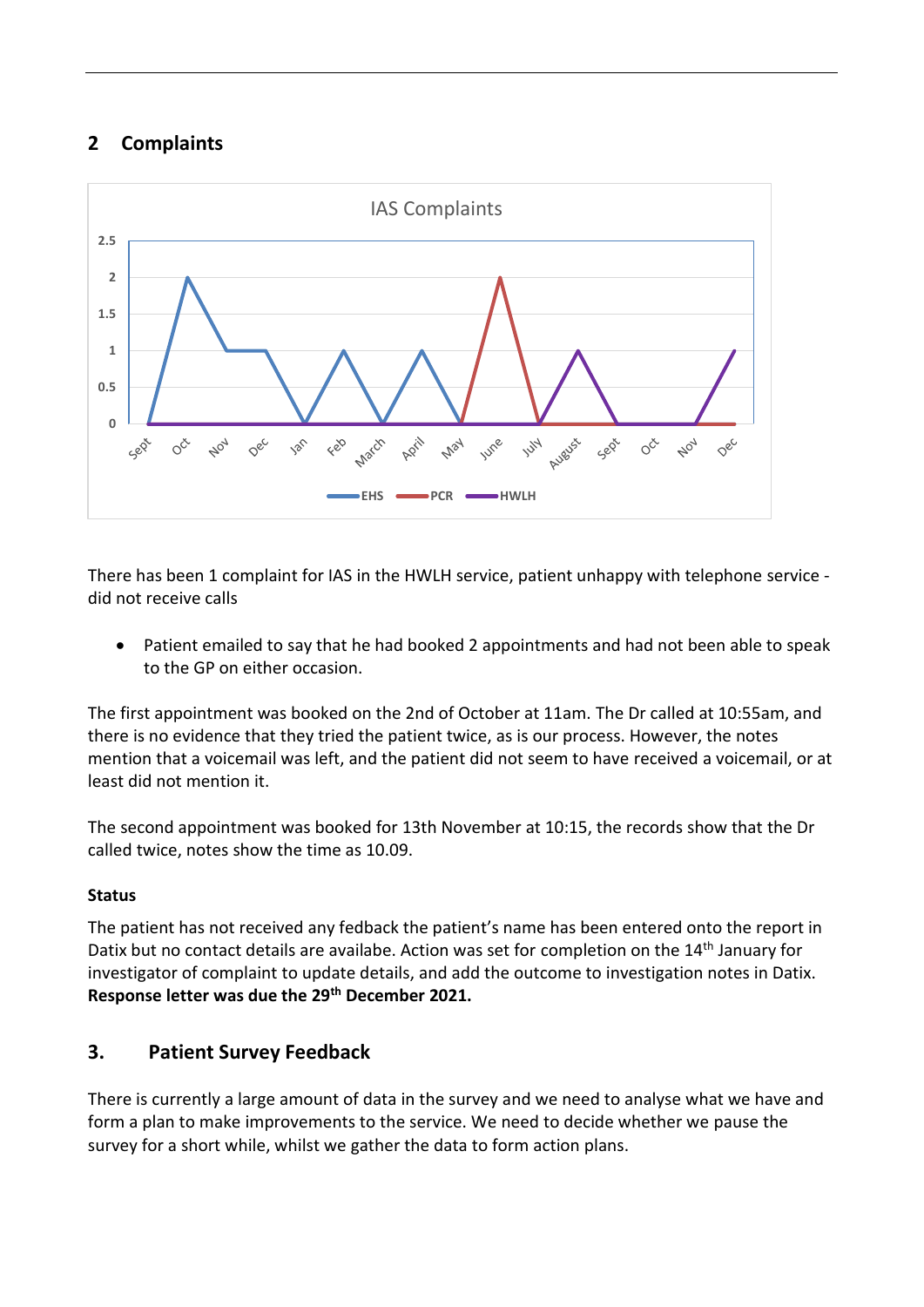# **3.1 Patient Survey Overall Satisfaction.**

The following two diagrams give an overall percentage of customer satisfaction from our combined services survey for IAS (Improving Access Services) and PCR (Primary Care Redirection).

# **PCR**

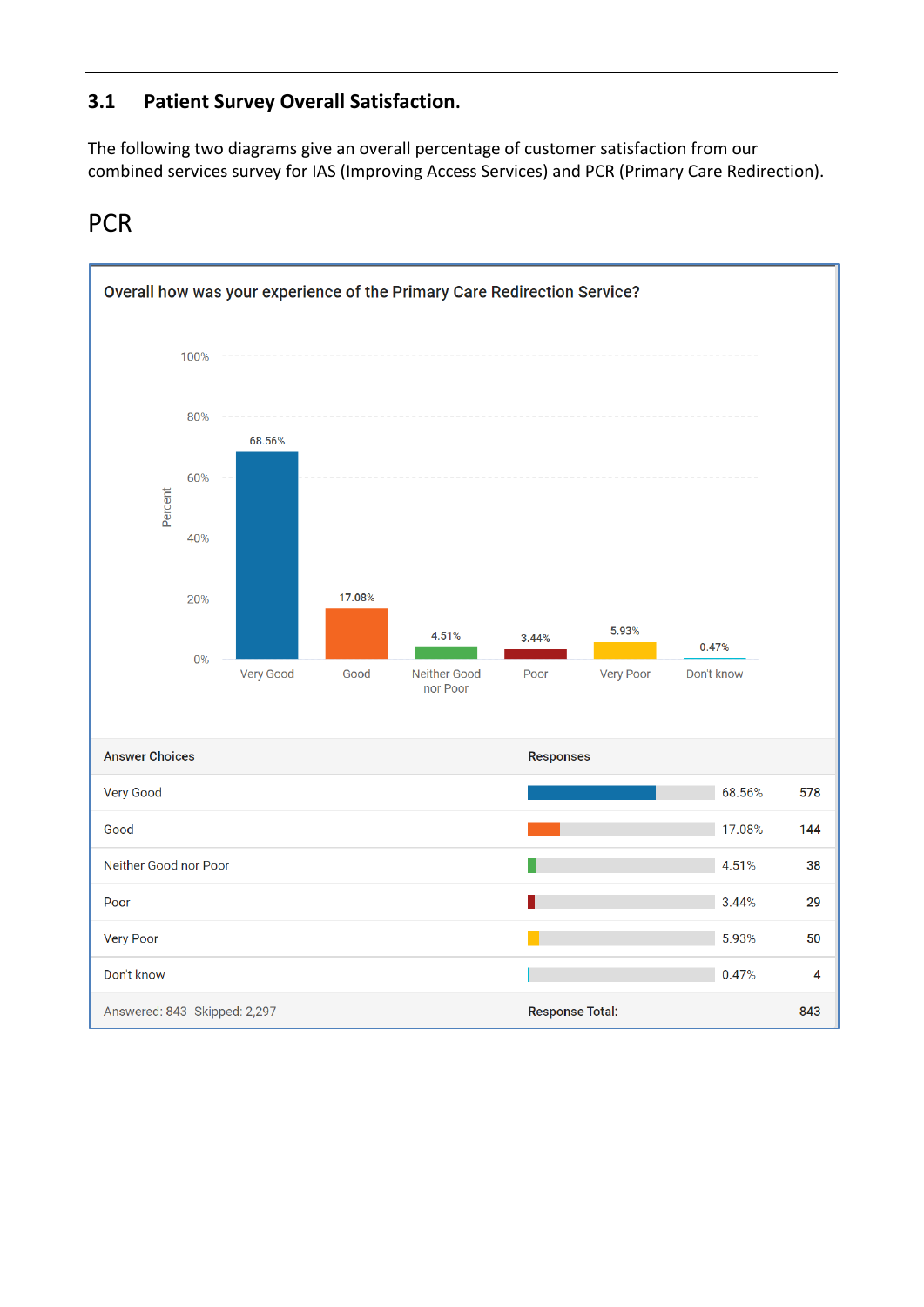# IAS



# **4. LIVI – Update**

LIVI UTC went live just before Christmas – currently we have shift cover only on Wednesday evenings and Saturday mornings. As LIVI are currently not seeing patients form non-S1 practices and have a restricted DoS template not many cases have been streamed to their GP. There will be a meeting on 24.01.22 to review whether the LIVI GP can start using GP Connect and therefore increase the potential pool of patients suitable for streaming. No significant issues raised to date with this service.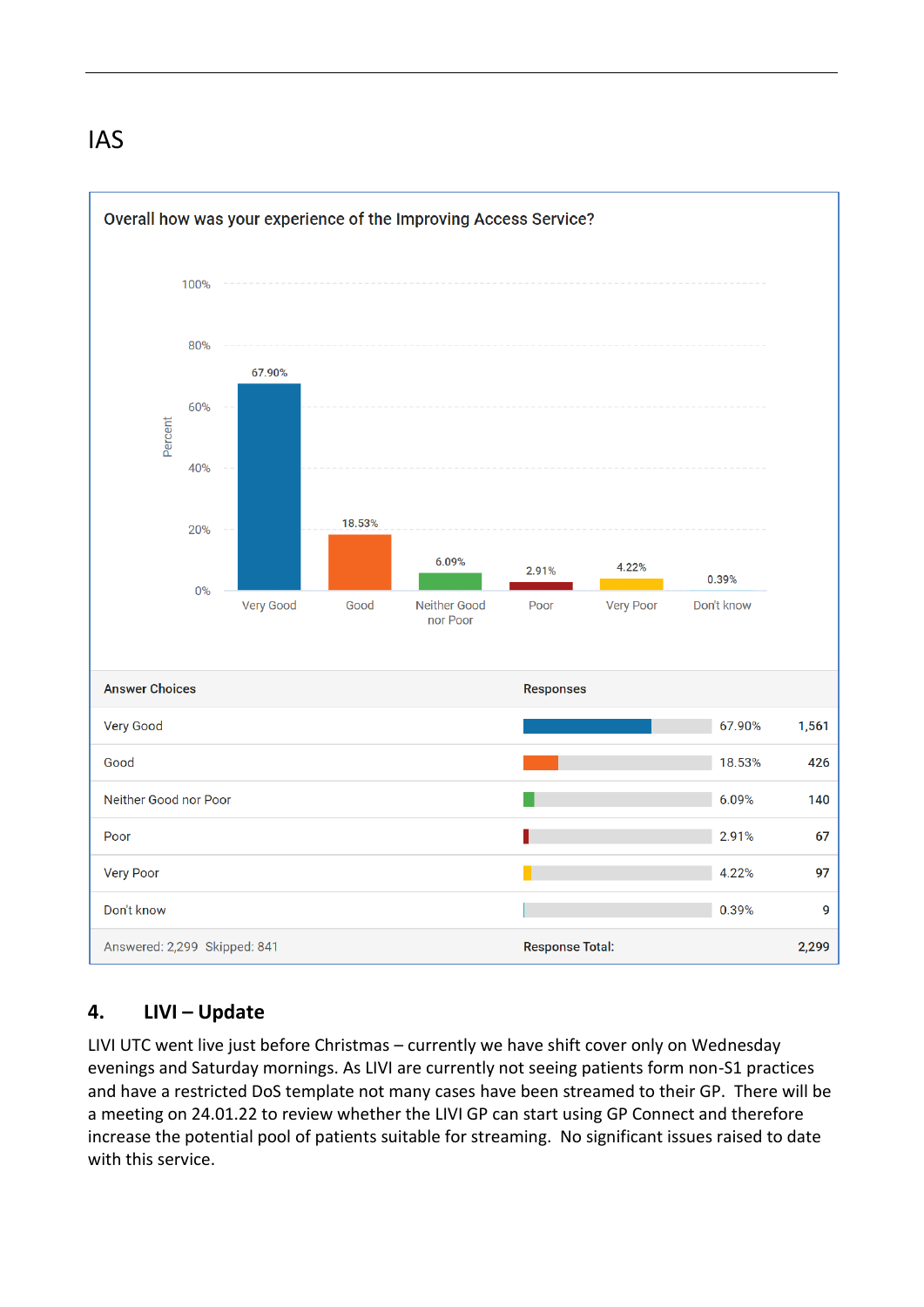# **5. GP Auditing**

We are currently onboarding two new GP Auditors for the service, we will be beginning the process of auditing our GPs for the service from the end of January, this will be for December 2021 cases.

# **6. Plaudits**

It is good to reflect on the plaudits for the service where people have recognised that we have had a positive effect on how we have delivered a service.

**2020, 0 2020, 3 2020, 15 2020, 0 2021, 3 2021, 1 2021, 0 2021, 0** 0 2 4 6 8 10 12 14 16 **IAS PCR EHS HWLH IAS Plaudits 202O and 2021 Comparison**   $-2020$   $-2021$ 

*The following diagram shows the trends in Plaudits from 2020 to the end of 2021.*

The diagram above shows a real spike in plaudits for the EHS service in 2020.

In the following diagram, the plaudits can be broken down into specific areas, with 38% of plaudits over the timeframe in relation to the Doctor's working in the service, followed by 25% in relation to staff working in the service. This shows a positive attitude towards the people delivering our services.